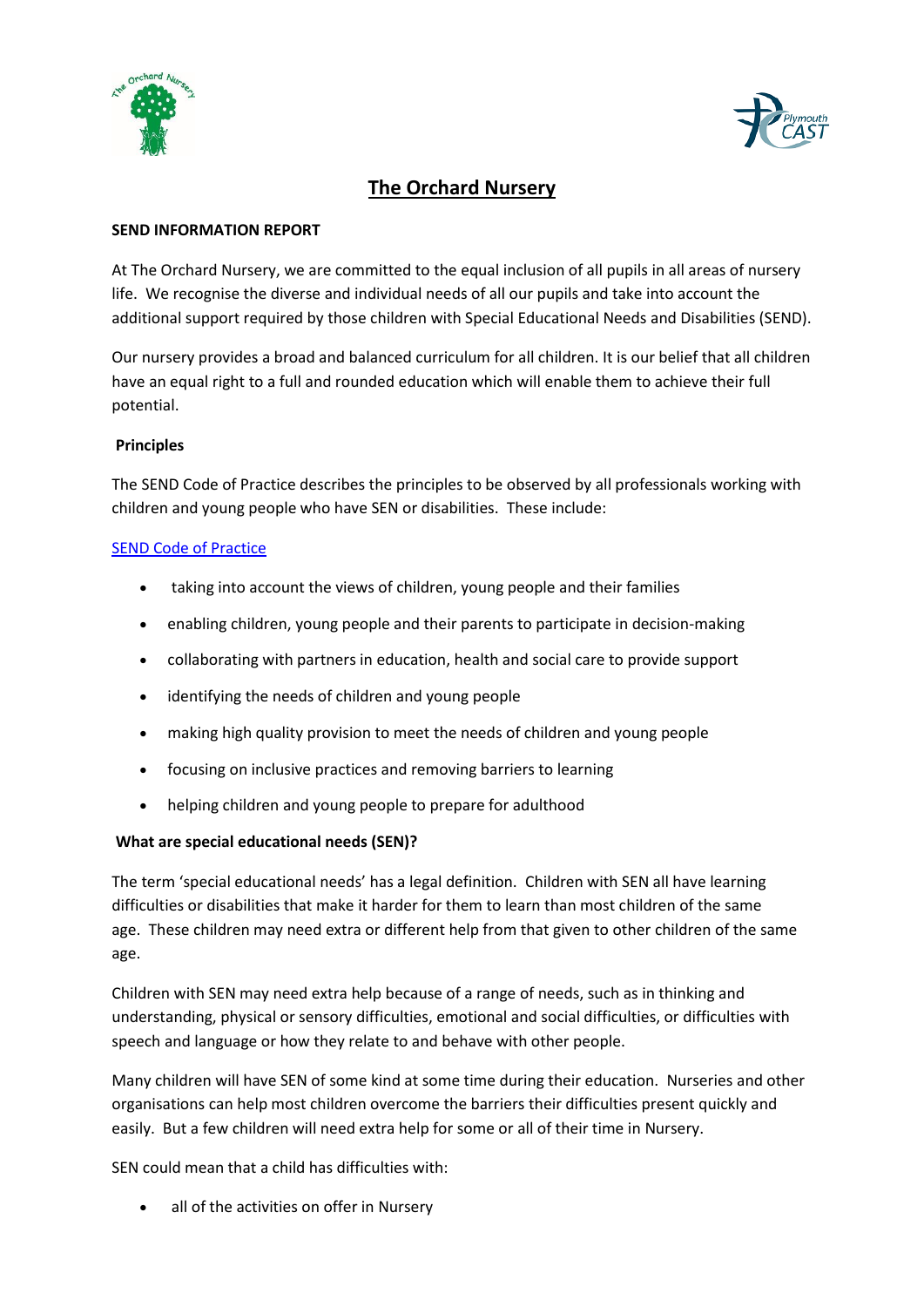- understanding information
- expressing themselves or understanding what others are saying
- making friends or relating to adults
- behaving appropriately in nursery
- organising themselves; or
- some kind of sensory or physical needs which may affect them in nursery.

# **The Special Educational Needs Co-ordinator (SENDCO)**

#### The SENDCO is *–* **Jo Martin**

The SENDCO has day-to-day responsibility for the operation of SEN policy and co-ordinating of specific provision made to support individual pupils with SEN, including those who have EHC plans, working closely with staff, parents and carers, and other agencies.

The SENDCO provides professional guidance to colleagues with the aim of securing high quality teaching for children with SEN, and works closely with staff, parents and other agencies. The SENDCO works with professionals providing a support role to families to ensure that pupils with SEND receive appropriate support and high quality teaching.

The SENDCO plays an important role with the staff and Plymouth CAST in determining the strategic development of SEN policy and provision in the nursery in order to raise the achievement of children with SEN.

# **Support for SEND**

We place great importance on identifying special educational needs early so that we can help children as quickly as possible.

We recognise that children make progress at different rates and have different ways in which they learn best. Practitioners take account of this by looking carefully at how they organise the routine of the day, the learning environment, activities and materials they give to each child and the way that they teach. This is so that all practitioners consider a number of options and choose the most appropriate ways to help each child learn from a range of activities. This is often described as adapting the curriculum.

Children making slower progress or having particular difficulties in one area may be given extra help or different approaches in order to help them succeed, and this may include other kinds of support.

We do not assume, just because a child is making slower progress than expected or the practitioners are providing different support, help or activities in class, that the child has SEN.

Children with special educational needs should have access to the EYFS curriculum by a step-by-step or '**graduated approach**'.

The graduated approach recognises that children learn in different ways and can have different kinds of levels of SEN. So increasingly, step by step, specialist expertise may be brought in to help the nursery with the difficulties that a child may have. We will discuss with parents as soon as we identify that a child may need extra or different help because they have special educational needs. The extra or different help could be a different way of teaching certain things, some help from an extra adult, perhaps in a small group, or use of particular equipment like visual prompts, sensory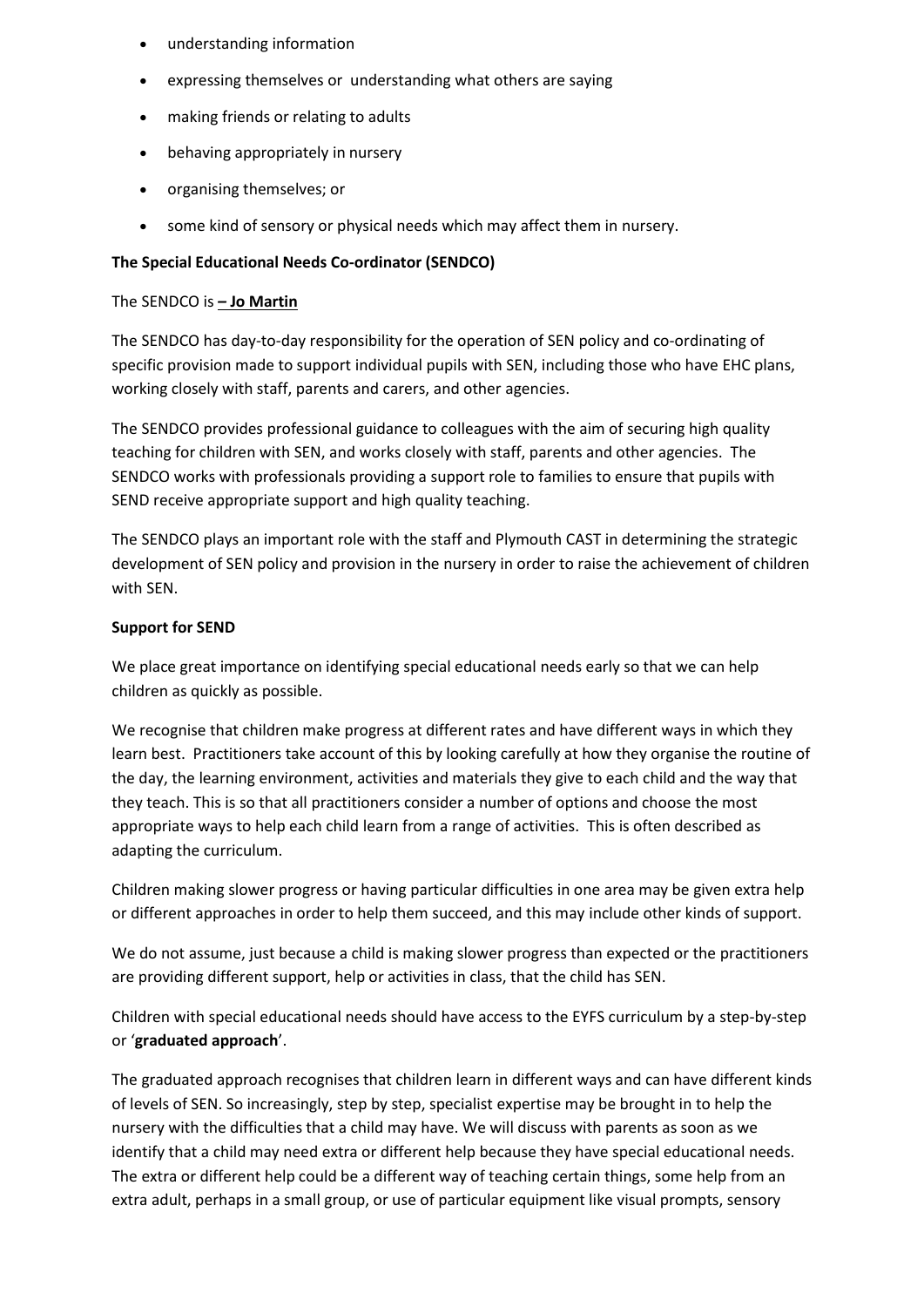aids or ipads. Help may be needed through the graduated approach for only a short time or for many years, perhaps even for the whole of their education.

Help for children with SEN will be in the nursery environment, sometimes with the help of other adults and occasionally with outside specialists.

We may use strategies within the setting to help support children with SEN such as:

**PEIC-D** – Developing early interaction skills such as imitation, turn-taking and interaction

**PECS** – Is a communication system for learners of all ages who have various cognitive, physical and communication challenges. Specific prompting and reinforcement strategies are encouraged that will lead to independent communication.

**Makaton** - Makaton is a unique language programme that uses symbols, signs and speech to enable people to communicate.

**Attention Autism** - Attention Autism is an approach to support young people with Autism. It was designed by. Gina Davies, Specialist Speech and Language Therapist. It aims to develop natural and spontaneous communication through the use of visually based and highly motivating activities.

# **Parents – what to do if you have concerns/worries**

If you think your child may have a special educational need that has not been identified, you should talk to the SENDCO, manager, or your child's key worker straightaway.

You will be able to talk over your concerns and find out what the nursery thinks. The SENDCO will be able to explain what happens next.

Working together with the SENDCO and Key worker will often help to sort out worries and problems. The closer you work with your child's Key worker, the more successful any help for your child can be.

We will consult parents about all the decisions that affect their child. If you, as a parent have concerns or worries at any time, you should share them with your child's keyworker or manager or any other professional working with your child.

Parents will be made fully aware of the planned support and interventions and, where appropriate, plans will seek parental involvement to reinforce or contribute to progress at home. Parents will also be involved in reviews of support provided to their child and have clear information about the impact of the support and interventions, enabling them to be involved in planning next steps.

If you want to talk to someone who is independent and knows about special educational needs, you can get advice from the Family Information Directory and SEND Local Offer

Please see the SENDCO for signposting.

#### **How do we identify and assess children with SEN?**

At The Orchard Nursery, ongoing assessment is an integral part of the learning and development processes. Staff observe children to identify their level of achievement, interests and learning styles. These observations are used to shape next steps and planning in the moment. Staff also take into account observations shared by parents and/or carers.

Practitioners will be using their professional judgements alongside our **Nursery Goals** to assess the child's development during our daily interactions and activities. The staff will share their assessments with parents and highlight progress and any concerns.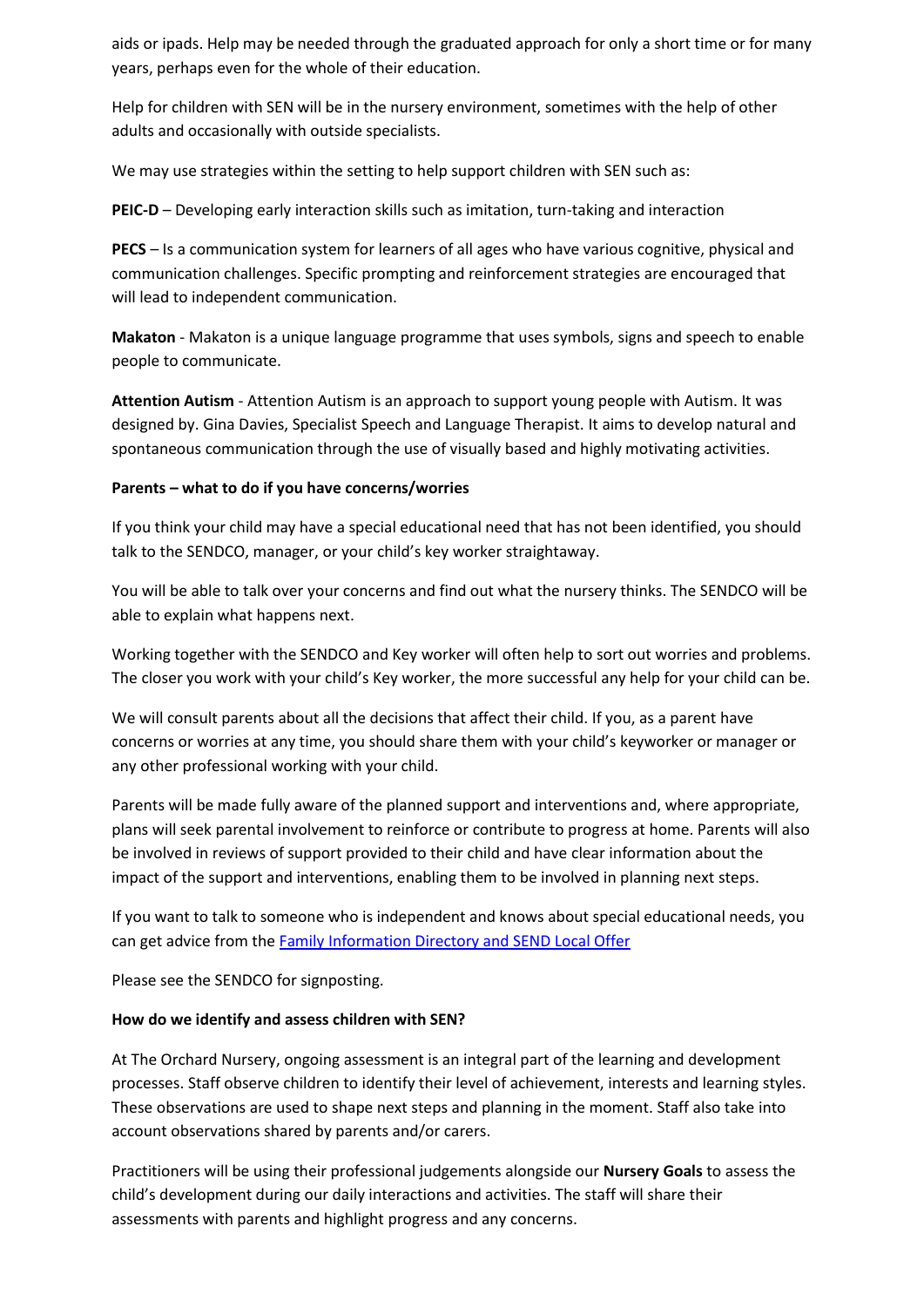Our Nursery Goals have been developed alongside the new Development matters and will be used by practitioners as a guide to assess if a child is on track to meeting developmental age appropriate milestones and will support practitioners to quickly identify children who are not reaching milestones and may need more support.

A written review (starting points), outlining strengths, concerns, parents view and what to do next is shared with parents when they first start at the setting. A Two Year Old Check is also completed when a child is between 2 and 3 years of age. This will highlight progress and areas of concern. This is shared with the parents.

At the end of each term practitioners will do a short assessment outlining if a child is on track to meeting age appropriate milestones. This is then discussed with the supervisors and management at an assessment meeting, so that support can be given to practitioners and adjustments can be made, if needed to resources or the environment.

At the end of the year a written summer review is completed, giving an overview of development, progress made and current interests, as well as what we are doing next and what parents can do at home to support. This is shared with the parents.

We implement an Individual Education Plan (IEP) for children who are working below expected levels of development. These plans would outline targets for the child to work towards as well as specific activities to help support the child met the target. This will be reviewed and evaluated at the end of each term.

# **What types of SEN do we provide for?**

There are four broad areas of need and support which give an overview of the range of needs that are planned for. We regularly review how we provide support across these areas. They are:

- Communication and interaction
- Cognition and learning
- Social, emotional and mental health difficulties
- Sensory and/or physical needs

We work with children in a variety of ways to support their learning. This includes supporting children in language groups following screening assessment (Wellcomm) and working with Speech and Language Therapists who work closely with the nursery. We also have staff trained in using the ELKLAN approach (which supports children in Speech, language and communication needs)

When a new child starts at the nursery or if a child has an identified need for speech and language development we would conduct a Wellcomm assessment to help identify gaps in their language development and strategies to put in place for their specific need. This will be monitored termly and suggested activities shared with parents.

We use our SEN funding (tier 1 / 2) which provides an additional member of staff to work on IEP's with individual children.

Only a few pupils will require interventions which are **additional to** and **different from** the adapted curriculum provided for all pupils. This forms part of the **Graduated Response,** and usually means we will be in the process of initiating an Education and Health Care Plan (EHCP).

Identifying and assessing SEN for children whose first language is not English requires particular care. We look carefully at all aspects of a child or young person's performance in different areas of learning and development to establish whether lack of progress is due to limitations in their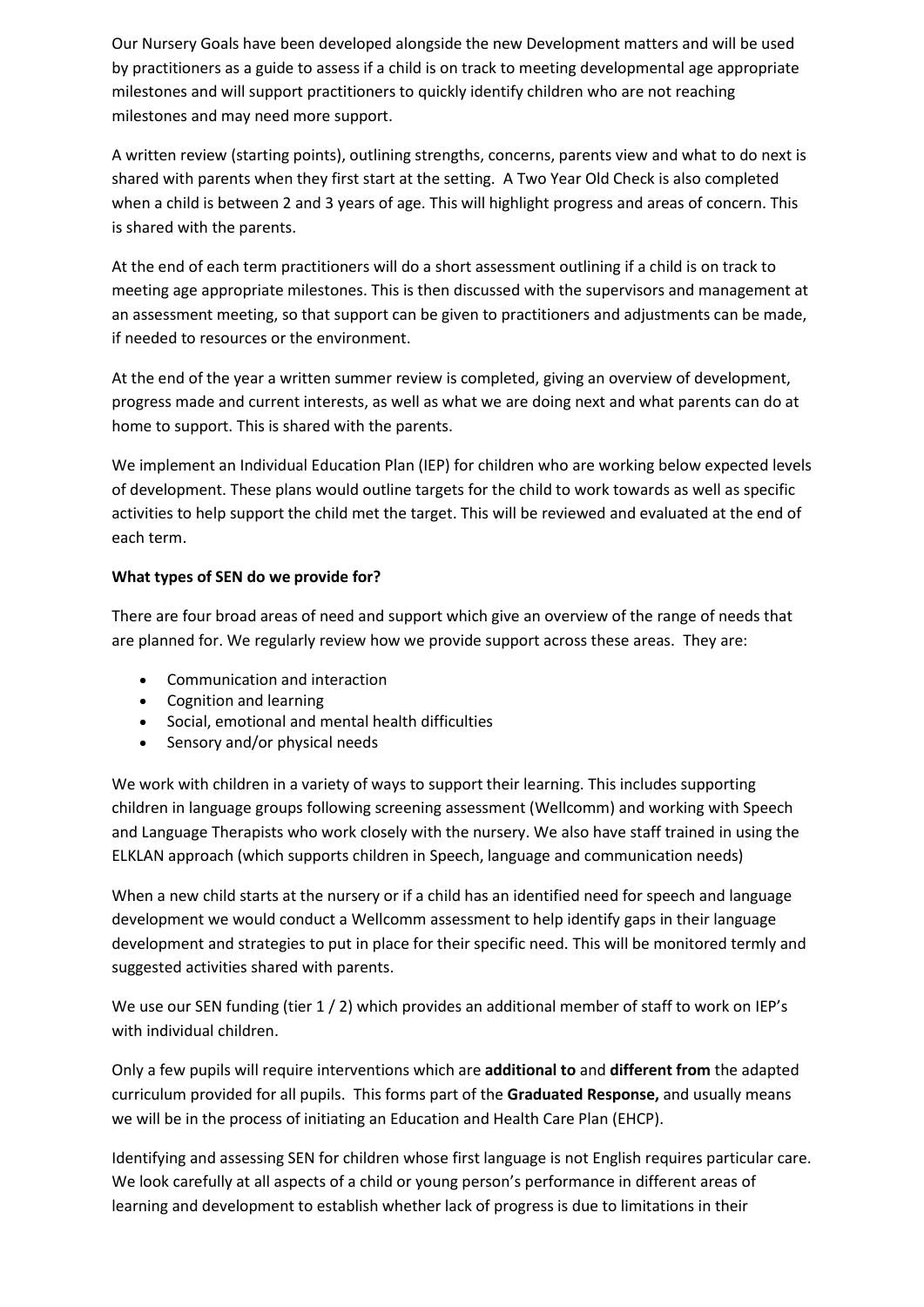command of English or if it arises from SEN or a disability. Difficulties related solely to limitations in English as an additional language are not SEN.

We pride ourselves in having a good relationship with parents and work hard to involve parents in every aspect of their child's learning with us through daily informal contact and more specific formally organised meetings.

We are fortunate to have our own speech and language room, which is specifically designed to cater for children with a variety of SEN needs. (Blossom Room)

# **How do we adapt the curriculum and learning environment?**

Our nursery site is accessible for children and parents with physical disabilities. It has wide entrances, spacious classrooms and disabled toilet facilities. The nursery is all on the ground floor. There is a range of equipment/support in our nursery for children:

Trained staff to support External Agency assessments/support Sensory Resources/Multi-sensory approaches to all areas of the curriculum Large bubble lamp Speech and language Room/Sensory Room Chewellery Weighted blankets Fidget toys Visual clues/Now and Next board/visual timetable

The nursery will consider purchasing other equipment if there is an agreed identified need.

# **How children with SEN are enabled to engage in activities available with children in the nursery who do not have SEN?**

All children are included in every aspect of provision. Some children will need specific support to access certain areas.

Support will be given to children to access all activities; however adaptions will be made to suit their level of development and individual needs. These may include offering visual aids, adult guidance, sensory input, or adapting duration of activity.

# **What expertise and training do the nursery staff have in relation to SEN?**

All staff have Paediatric First Aid and Safeguarding Level 2 qualifications and are trained in using Makaton Signing System and Wellcomm assessment toolkit. Two staff are fully trained and experienced in implementing the Elklan Communication Support Programme for under 5's. We have an extensive training programme including courses, such as SEN, Understanding Autism, Awareness of sign language, Children's metal health, SEN Code of Practise, Schemas, Self-Regulation, Speech and Language, Supporting Downs Syndrome, Role of the SENCO, and Understanding children's emotions.

The SENDCO is training to SENCO Level 4, and has completed training in Understanding Autism level 2, Understanding behaviours that challenge Level 2, Working with children 0-5 with Special Needs, Makaton training, PEIC-D training, PECS training, Welcomm Training and has a wealth of experience in working with children with Special needs.

We use visual timetables and visual aids as needed. Each year, the needs of children within our nursery are carefully considered and training organised to up-skill staff. When bespoke training is needed, then we source this through funding and the LA.